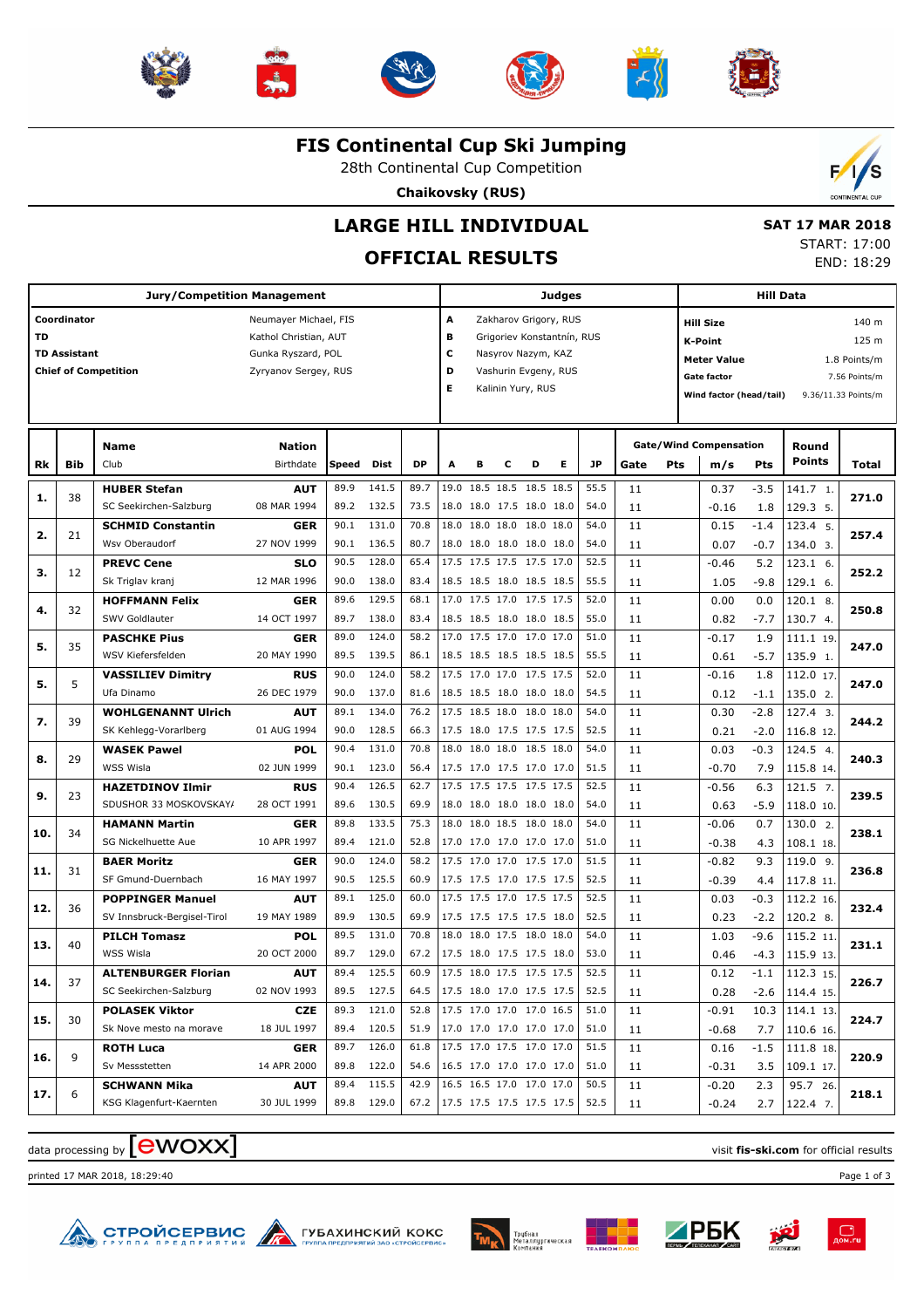











**FIS Continental Cup Ski Jumping**

28th Continental Cup Competition

**Chaikovsky (RUS)**



#### **LARGE HILL INDIVIDUAL**

#### **OFFICIAL RESULTS**

|  | <b>SAT 17 MAR 2018</b> |
|--|------------------------|
|  | START: 17:00           |
|  | END: 18:29             |

|           |                | <b>Name</b>                      | <b>Nation</b> |       |             |           |   |   |   |                          |   |           |      |            | <b>Gate/Wind Compensation</b> |            | Round         |       |
|-----------|----------------|----------------------------------|---------------|-------|-------------|-----------|---|---|---|--------------------------|---|-----------|------|------------|-------------------------------|------------|---------------|-------|
| <b>Rk</b> | Bib            | Club                             | Birthdate     | Speed | <b>Dist</b> | <b>DP</b> | A | в | C | D                        | Е | <b>JP</b> | Gate | <b>Pts</b> | m/s                           | <b>Pts</b> | <b>Points</b> | Total |
|           |                | <b>TARMAN Rok</b>                | <b>SLO</b>    | 90.1  | 122.5       | 55.5      |   |   |   | 17.0 17.5 17.5 17.5 17.5 |   | 52.5      | 11   |            | $-0.55$                       | 6.2        | 114.2 12.     | 215.1 |
| 18.       | 20             | Nd Ratece planica                | 18 OCT 1997   | 90.3  | 117.5       | 46.5      |   |   |   | 17.0 17.0 16.5 16.5 16.5 |   | 50.0      | 11   |            | $-0.39$                       | 4.4        | 100.9 22.     |       |
| 19.       | 27             | <b>LEITNER Clemens</b>           | <b>AUT</b>    | 89.5  | 116.0       | 43.8      |   |   |   | 16.5 16.5 16.5 16.5 16.5 |   | 49.5      | 11   |            | $-0.18$                       | 2.0        | 95.3 29       |       |
|           |                | Nordic Team Absam-Tirol          | 07 NOV 1998   | 90.0  | 126.5       | 62.7      |   |   |   | 17.0 17.5 17.5 17.0 17.5 |   | 52.0      | 11   |            | $-0.33$                       | 3.7        | $118.4$ 9.    | 213.7 |
| 20.       | 13             | <b>TROFIMOV Roman Sergeevich</b> | <b>RUS</b>    | 89.4  | 112.5       | 37.5      |   |   |   | 16.5 16.5 16.5 16.5 16.5 |   | 49.5      | 11   |            | $-1.12$                       | 12.7       | 99.7 24.      | 205.6 |
|           |                | Sdushor CSP N. Novgorod          | 19 NOV 1989   | 88.9  | 115.5       | 42.9      |   |   |   | 17.0 17.0 16.5 16.5 17.0 |   | 50.5      | 11   |            | $-1.10$                       | 12.5       | 105.9 20.     |       |
|           | 17             | <b>MAKSIMOCHKIN Mikhail</b>      | <b>RUS</b>    | 89.1  | 113.0       | 38.4      |   |   |   | 16.5 16.5 16.5 17.0 17.0 |   | 50.0      | 11   |            | $-0.64$                       | 7.3        | 95.7 26       | 203.1 |
| 21.       |                | Sdushor CSP N. Novgorod Di       | 29 AUG 1993   | 89.0  | 123.0       | 56.4      |   |   |   | 17.5 17.0 17.0 17.0 17.0 |   | 51.0      | 11   |            | 0.00                          | 0.0        | 107.4 19.     |       |
|           | 26             | <b>POGRAJC Andraz</b>            | <b>SLO</b>    | 89.6  | 126.0       | 61.8      |   |   |   | 17.0 16.5 17.0 17.0 17.5 |   | 51.0      | 11   |            | $-0.01$                       | 0.1        | 112.9 14      |       |
| 22.       |                | SK Zagorje                       | 26 SEP 1991   | 89.6  | 114.0       | 40.2      |   |   |   | 16.0 16.0 16.5 16.0 16.5 |   | 48.5      | 11   |            | 0.06                          | $-0.6$     | 88.1 25.      | 201.0 |
|           |                | <b>SEIDL Fabian</b>              | <b>GER</b>    | 89.7  | 117.0       | 45.6      |   |   |   | 16.5 16.5 16.5 17.0 16.5 |   | 49.5      | 11   |            | $-0.62$                       | 7.0        | 102.1 23.     |       |
| 23.       | 19             | Sc Auerbach                      | 23 JUN 1997   | 89.2  | 112.0       | 36.6      |   |   |   | 16.0 16.5 16.0 16.0 15.5 |   | 48.0      | 11   |            | $-0.98$                       | 11.1       | 95.7 24.      | 197.8 |
|           |                | <b>MUMINOV Sabirzhan</b>         | <b>KAZ</b>    | 89.4  | 114.0       | 40.2      |   |   |   | 16.5 16.5 16.5 17.0 16.5 |   | 49.5      | 11   |            | $-0.50$                       | 5.7        | 95.4 28.      |       |
| 24.       | 8              |                                  | 16 APR 1994   | 89.7  | 120.5       | 51.9      |   |   |   | 17.0 17.0 17.0 17.0 17.0 |   | 51.0      | 11   |            | 0.11                          | $-1.0$     | 101.9 21.     | 197.3 |
|           | 25             | <b>MURANKA Klemens</b>           | <b>POL</b>    | 89.3  | 119.0       | 49.2      |   |   |   | 16.5 16.5 17.0 16.5 17.0 |   | 50.0      | 11   |            | 0.10                          | $-0.9$     | 98.3 25.      |       |
| 25.       |                | TS Wisla Zakopane                | 31 AUG 1994   | 89.1  | 118.5       | 48.3      |   |   |   | 16.5 16.5 16.5 16.5 16.5 |   | 49.5      | 11   |            | $-0.08$                       | 0.9        | 98.7 23.      | 197.0 |
|           |                | <b>JUSTIN Rok</b>                | SLO           | 90.4  | 124.5       | 59.1      |   |   |   | 17.0 17.0 17.0 17.0 17.0 |   | 51.0      | 11   |            | 0.14                          | $-1.3$     | 108.8 21      |       |
| 26.       | 18             | SSD Stol Zirovnica               | 06 APR 1993   | 90.1  | 106.5       | 26.7      |   |   |   | 16.0 16.5 16.0 16.0 16.5 |   | 48.5      | 11   |            | $-0.85$                       | 9.6        | 84.8 26.      | 193.6 |
|           |                | <b>HLAVA Lukas</b>               | <b>CZE</b>    | 89.8  | 132.0       | 72.6      |   |   |   | 18.0 17.5 17.5 18.0 18.0 |   | 53.5      | 11   |            | 0.91                          | $-8.5$     | 117.6 10.     |       |
| 27.       | 22             | Dukla Liberec                    | 10 SEP 1984   | 90.0  | 104.0       | 22.2      |   |   |   | 16.0 16.0 16.0 16.0 16.0 |   | 48.0      | 11   |            | $-0.18$                       | 2.0        | 72.2 28.      | 189.8 |
|           | 15             | <b>CZYZ Bartosz</b>              | POL           | 90.0  | 119.5       | 50.1      |   |   |   | 17.5 17.0 17.0 17.0 16.5 |   | 51.0      | 11   |            | $-0.33$                       | 3.7        | 104.8 22.     |       |
| 28.       |                | WSS Wisla                        | 14 AUG 1999   | 89.4  | 109.5       | 32.1      |   |   |   | 16.0 16.5 16.0 16.0 16.0 |   | 48.0      | 11   |            | $-0.18$                       | 2.0        | 82.1 27.      | 186.9 |
| 29.       | $\overline{2}$ | <b>USACHEV Egor</b>              | <b>RUS</b>    | 88.9  | 126.0       | 61.8      |   |   |   | 17.0 17.0 17.5 17.5 17.5 |   | 52.0      | 11   |            | 0.34                          | $-3.2$     | 110.6 20      | 179.8 |
|           |                | Perm, Center for Sports Trair    | 07 AUG 1991   | 88.9  | 101.0       | 16.8      |   |   |   | 16.0 16.0 16.0 15.0 15.5 |   | 47.5      | 11   |            | $-0.43$                       | 4.9        | 69.2 30.      |       |
| 30.       | $\overline{4}$ | <b>KOTIK Kiril</b>               | <b>RUS</b>    | 89.2  | 117.0       | 45.6      |   |   |   | 16.0 15.5 15.0 15.5 16.0 |   | 47.0      | 11   |            | 0.19                          | $-1.8$     | 90.8 30.      | 162.9 |
|           |                |                                  | 02 NOV 1998   | 89.5  | 99.5        | 14.1      |   |   |   | 15.0 15.5 15.5 15.5 15.0 |   | 46.0      | 11   |            | $-1.06$                       | 12.0       | 72.1 29.      |       |
|           |                |                                  |               |       |             |           |   |   |   |                          |   |           |      |            |                               |            |               |       |

|     |                | Not qualified for final round                    |                           |      |       |      |                            |  |      |    |         |        |      |
|-----|----------------|--------------------------------------------------|---------------------------|------|-------|------|----------------------------|--|------|----|---------|--------|------|
| 31. | 33             | <b>ZNISZCZOL Aleksander</b><br>WSS Wisla         | <b>POL</b><br>08 MAR 1994 | 89.3 | 113.5 | 39.3 | 16.5 16.5 16.5 17.0 16.5   |  | 49.5 | 11 | $-0.07$ | 0.8    | 89.6 |
| 32. | 10             | <b>BAZHENOV Aleksandr</b><br>ZDUSHOR ZVS CSP     | <b>RUS</b><br>13 JUL 1995 | 89.5 | 117.0 | 45.6 | 17.0 16.0 16.5 16.5 16.5   |  | 49.5 | 11 | 0.63    | $-5.9$ | 89.2 |
| 33. | $\overline{7}$ | <b>HOERL Jan</b><br>SC Bischofshofen             | <b>AUT</b><br>16 OCT 1998 | 89.3 | 110.0 | 33.0 | 16.0 16.5 16.0 16.5 16.0   |  | 48.5 | 11 | $-0.38$ | 4.3    | 85.8 |
| 34. | 16             | <b>CECON Federico</b><br><b>GS FIAMMEGIALLE</b>  | <b>ITA</b><br>11 JUN 1994 | 89.7 | 108.5 | 30.3 | 16.0 16.5 16.0 16.0 16.0   |  | 48.0 | 11 | $-0.33$ | 3.7    | 82.0 |
| 35. | 3              | <b>LOGINOV Aleksandr</b><br>Tatarstan            | <b>RUS</b><br>18 DEC 2000 | 89.1 | 110.0 | 33.0 | 17.0 16.5 16.0 16.0 16.5   |  | 49.0 | 11 | 0.02    | $-0.2$ | 81.8 |
| 36. | 24             | <b>SAKALA Filip</b><br>Tj Frenstat pod radhostem | <b>CZE</b><br>21 MAY 1996 | 89.0 | 103.0 | 20.4 | $16.0$ 16.0 16.0 15.5 16.0 |  | 48.0 | 11 | $-0.67$ | 7.6    | 76.0 |
| 37. | 14             | <b>LOYTAINEN Niko</b><br>Tampereen Pyrinto       | <b>FIN</b><br>12 SEP 1998 | 90.6 | 103.0 | 20.4 | 16.0 16.5 16.0 15.5 16.0   |  | 48.0 | 11 | $-0.41$ | 4.6    | 73.0 |

## data processing by **CWOXX** and  $\blacksquare$  and  $\blacksquare$  and  $\blacksquare$  and  $\blacksquare$  and  $\blacksquare$  and  $\blacksquare$  and  $\blacksquare$  and  $\blacksquare$  and  $\blacksquare$  and  $\blacksquare$  and  $\blacksquare$  and  $\blacksquare$  and  $\blacksquare$  and  $\blacksquare$  and  $\blacksquare$  and  $\blacksquare$  and  $\blacksquare$  and  $\blacks$

printed 17 MAR 2018, 18:29:40 Page 2 of 3